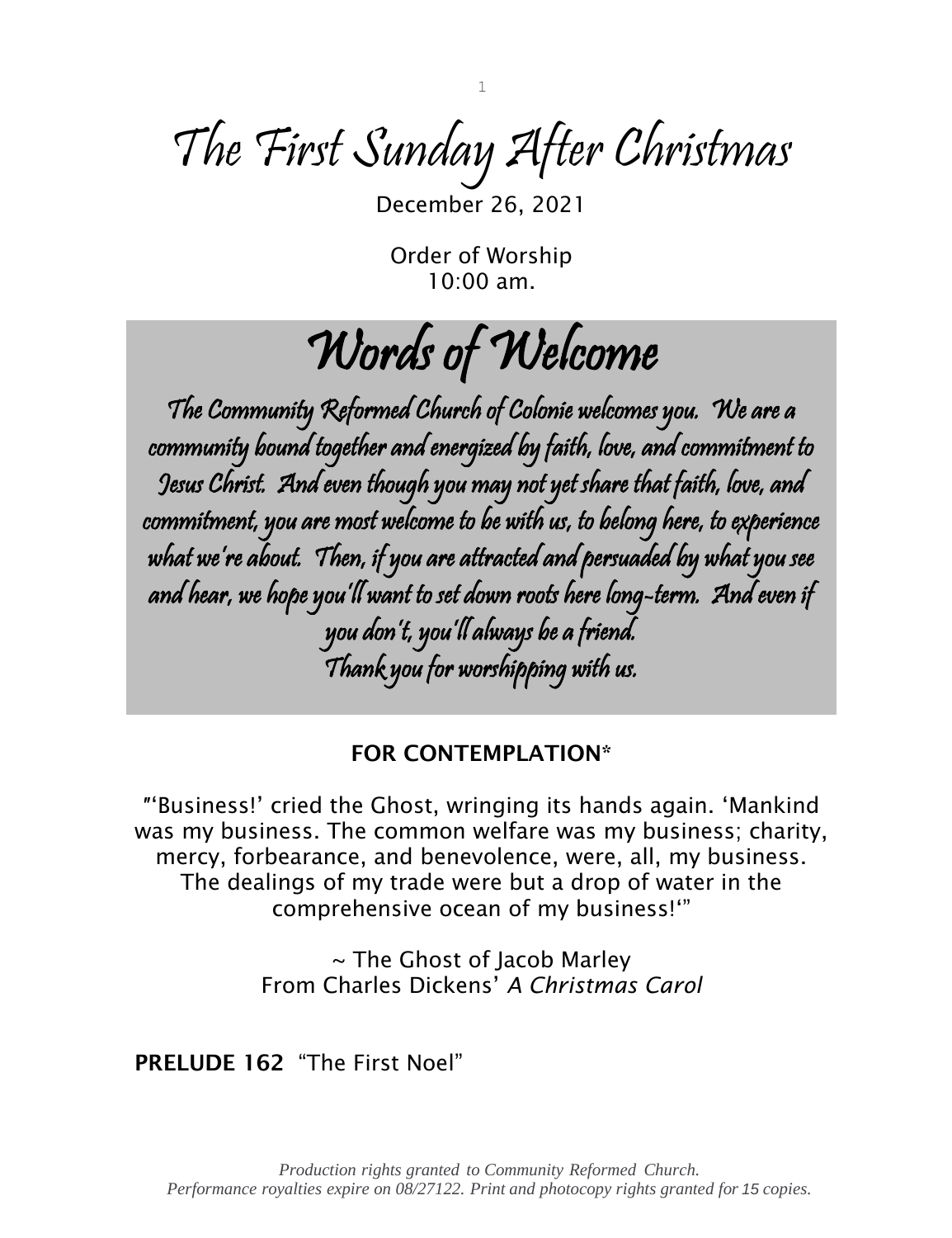#### THE COMMUNITY GATHERS

Welcome Announcements

# THE ELDER'S PRAYER  $\sim$  Ana Crosbourne

#### THE LIGHTING OF THE CHRIST CANDLE

#### THE CALL TO WORSHIP

Miraculous God, We know this story so well. All the characters are familiar. All the words are known by heart. All the songs have been sung so many times. We love this story and its comfortable, comforting familiarity.

#### *We praise You for the miracles which come to us in the familiar.*

At the center of this story is the eternal God stepping into human history.

The All-Powerful One choosing to live in fragile flesh. The Creator becoming a creature.

#### *We praise You for the miracle of God becoming human.*

At the center of this story is a God Who reveals Godself to men and women.

A God Who works miracles through ordinary people who say, "Yes" to God.

A God Who enters every willing soul to birth new life.

*We praise You for the miracle of Your life within us.*

# *Miraculous God,*

*May we see You, know You and be united with You again this Christmastime.*

*May our lives be changed by Your miraculous love,*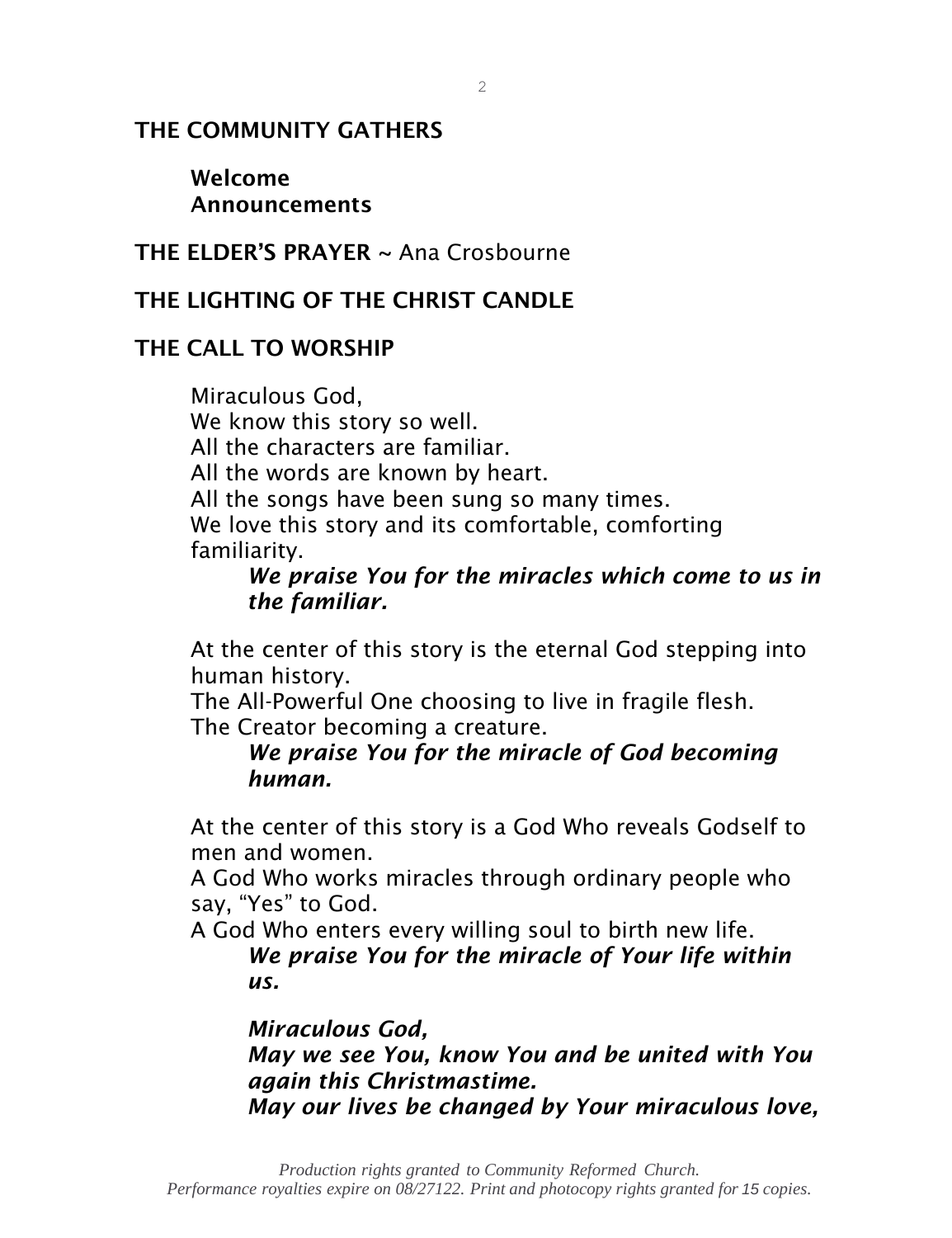*and may we become part of Your miraculous salvation. Now and always. Amen.*

THE DEACON'S PRAYER ~ Kevin Bottini

#### THE LORD'S PRAYER

*Our Father who art in heaven, hallowed be your name, your kingdom come, your will be done, on earth as it is in heaven. Give us this day our daily bread. And forgive us our debts, as we forgive our debtors. And lead us not into temptation but deliver us from evil for yours is the kingdom, and the power and the glory forever. Amen.*

Bethlehem Speaks

By Rochelle Pennington

Mary – Deanndra Macomber Joseph – Kevin Bottini The Innkeeper's Wife – Tina Bottini The Angel – Michele Braungard The Shepard – David Braungard The Magi – Michael Macomber

HYMN 150 "What Child is This?" (vv. 1 & 2)

*1. What child is this who, laid to rest, on Mary's lap is sleeping, whom angels greet with anthems sweet, while shepherds watch are keeping? This, this is Christ the King, whom shepherds guard and angels sing; haste, haste to bring him laud, the babe, the son of Mary.* 

*Production rights granted to Community Reformed Church. Performance royalties expire on 08/27122. Print and photocopy rights granted for 15 copies.*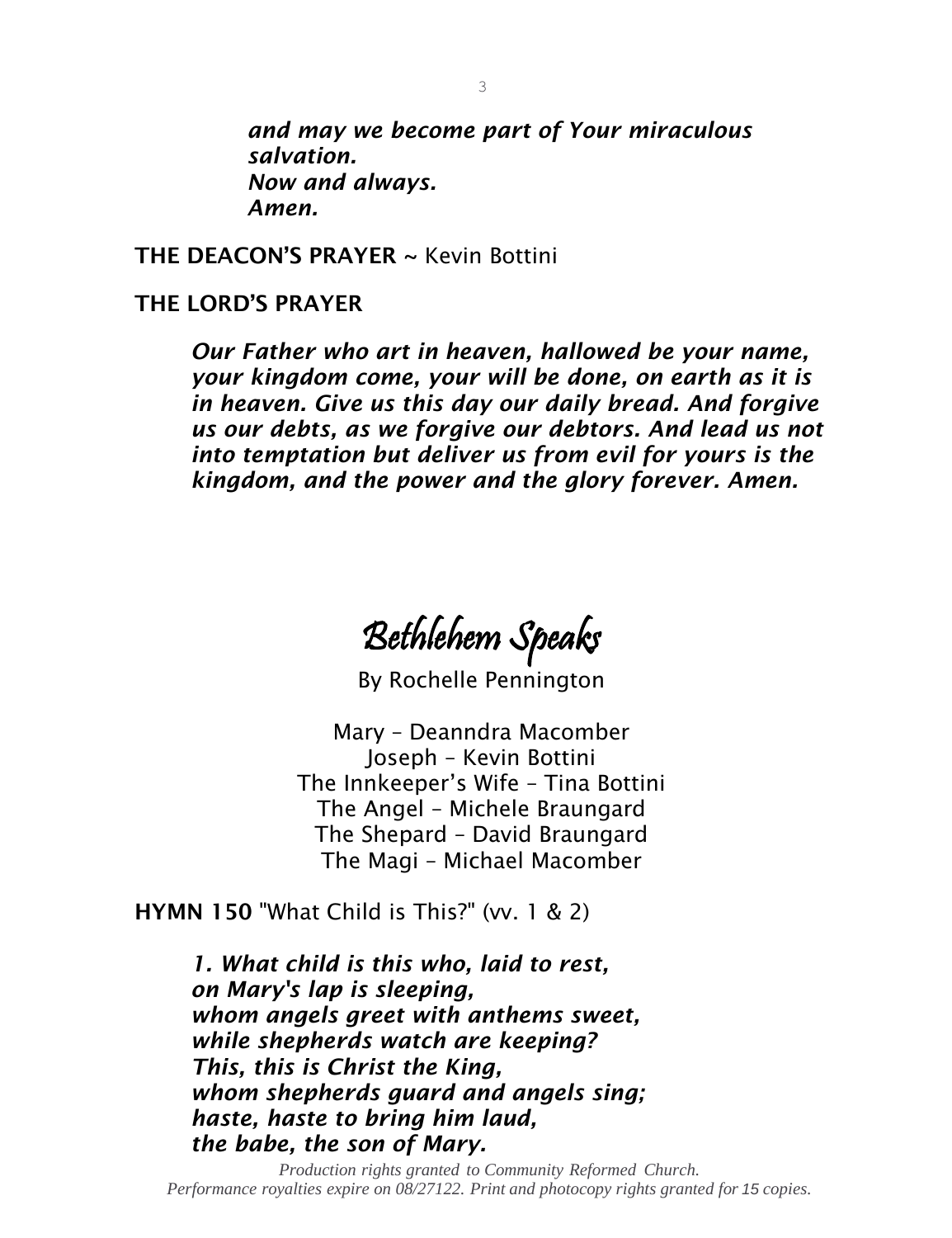*2. Why lies he in such mean estate where ox and ass are feeding? Good Christians, fear; for sinners here the silent Word is pleading. Nails, spear shall pierce him through, the cross be borned for me, for you; hail, hail the Word made flesh, the babe, the son of Mary.*

#### SCRIPTURE LESSON Luke 1:26-35, 37-38

In the sixth month the angel Gabriel was sent by God to a town in Galilee called Nazareth,  $27$ to a virgin engaged to a man whose name was Joseph, of the house of David. The virgin's name was Mary.  $28$ And he came to her and said, "Greetings, favored one! The Lord is with you." <sup>29</sup>But she was much perplexed by his words and pondered what sort of greeting this might be. <sup>30</sup>The angel said to her, "Do not be afraid, Mary, for you have found favor with God. <sup>31</sup>And now, you will conceive in your womb and bear a son, and you will name him Jesus. <sup>32</sup>He will be great and will be called the Son of the Most High, and the Lord God will give to him the throne of his ancestor David.<sup>33</sup>He will reign over the house of Jacob forever, and of his kingdom there will be no end." <sup>34</sup>Mary said to the angel, "How can this be, since I am a virgin?" <sup>35</sup>The angel said to her, "The Holy Spirit will come upon you, and the power of the Most High will overshadow you; therefore the child to be born will be holy; he will be called Son of God. <sup>37</sup>For nothing will be impossible with God." <sup>38</sup>Then Mary said, "Here am I, the servant of the Lord; let it be with me according to your word." Then the angel departed from her.

#### MARY'S REFLECTION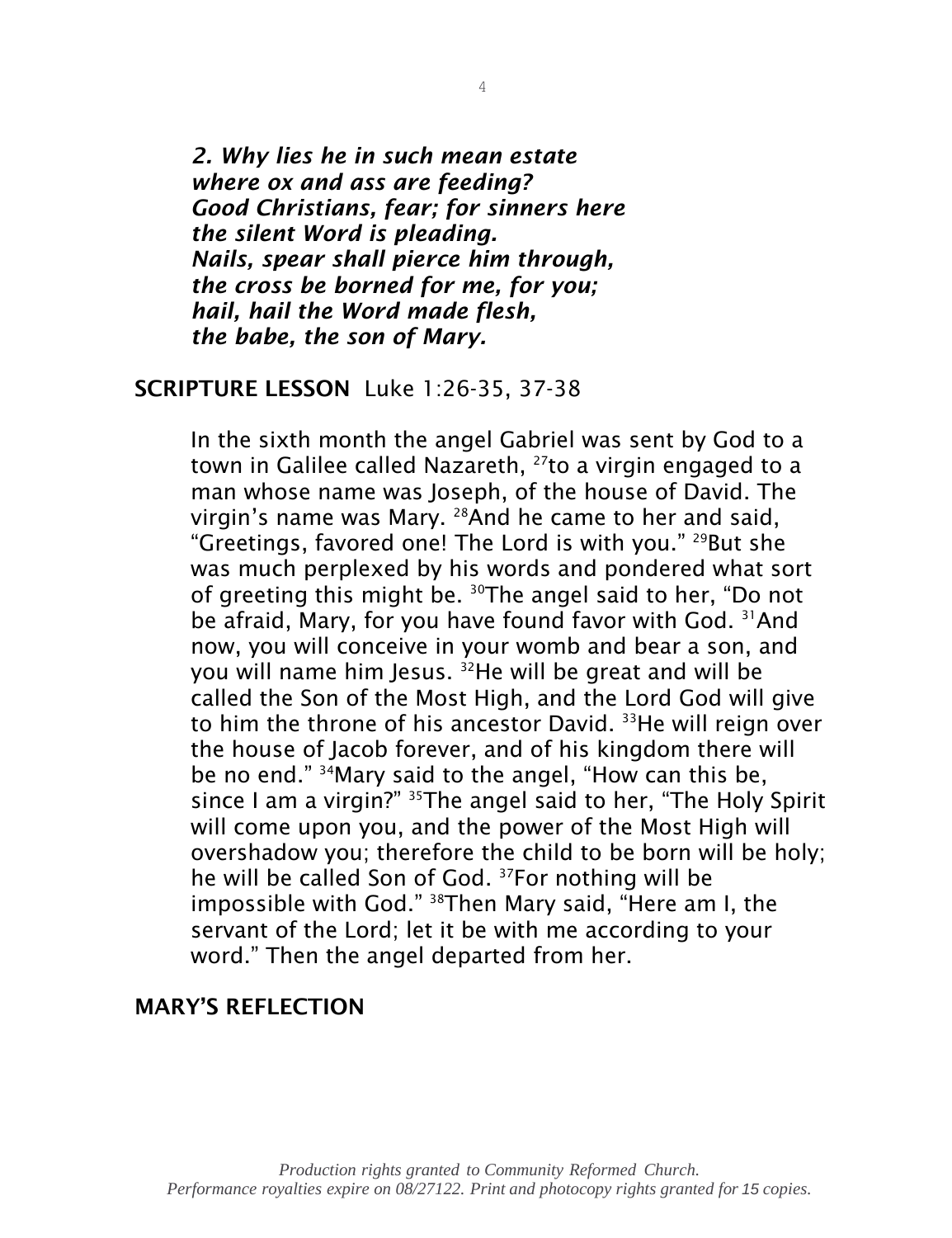HYMN 146 "Joy to the World" (vv. 1 & 2)

*1 Joy to the world! the Lord is come; let earth receive her King; let every heart prepare him room, and heaven and nature sing, and heaven and nature sing, and heaven, and heaven and nature sing.* 

*2 Joy to the earth! the Savior reigns: let all their songs employ; while fields and floods, rocks, hills, and plains repeat the sounding joy, repeat the sounding joy, repeat, repeat the sounding joy.* 

#### SCRIPTURE LESSON Matthew 1:18-24

Now the birth of Jesus the Messiah took place in this way. When his mother Mary had been engaged to Joseph, but before they lived together, she was found to be with child from the Holy Spirit. <sup>19</sup>Her husband Joseph, being a righteous man and unwilling to expose her to public disgrace, planned to dismiss her quietly. <sup>20</sup>But just when he had resolved to do this, an angel of the Lord appeared to him in a dream and said, "Joseph, son of David, do not be afraid to take Mary as your wife, for the child conceived in her is from the Holy Spirit. <sup>21</sup>She will bear a son, and you are to name him Jesus, for he will save his people from their sins." <sup>22</sup>All this took place to fulfill what had been spoken by the Lord through the prophet: <sup>23</sup> Look, the virgin shall conceive and bear a son, and they shall name him Emmanuel," which means, "God is with us." <sup>24</sup>When Joseph awoke from sleep, he did as the angel of the Lord commanded him; he took her as his wife,

#### JOSEPH'S REFLECTION

5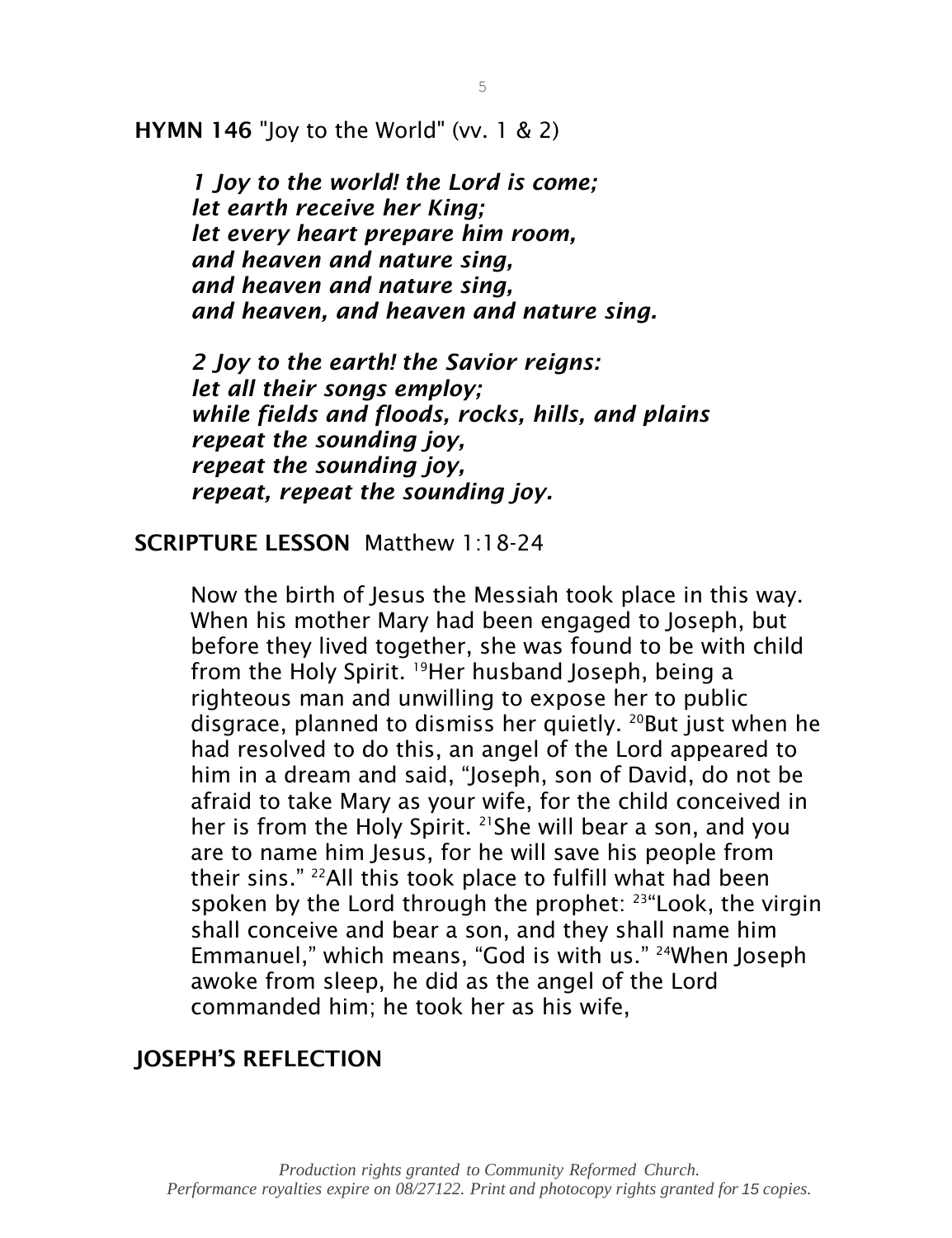HYMN 155 "O Little Town of Bethlehem" (ST. LOUIS, vv. 1 & 2)

*1 O little town of Bethlehem, how still we see thee lie! Above thy deep and dreamless sleep the silent stars go by. Yet in thy dark streets shineth the everlasting Light; the hopes and fears of all the years are met in thee tonight.*

*2 For Christ is born of Mary, and gathered all above, while mortals sleep, the angels keep their watch of wondering love. O morning stars, together proclaim the holy birth, and praises sing to God the King, and peace to men on earth.*

#### SCRIPTURE LESSON Luke 2:1, 3-7

In those days a decree went out from Emperor Augustus that all the world should be registered.  $3$ All went to their own towns to be registered. <sup>4</sup> Joseph also went from the town of Nazareth in Galilee to Judea, to the city of David called Bethlehem, because he was descended from the house and family of David.<sup>5</sup> He went to be registered with Mary, to whom he was engaged and who was expecting a child. <sup>6</sup>While they were there, the time came for her to deliver her child. <sup>7</sup>And she gave birth to her firstborn son and wrapped him in bands of cloth, and laid him in a manger, because there was no place for them in the inn.

#### THE INNKEEPER'S WIFE'S REFLECTION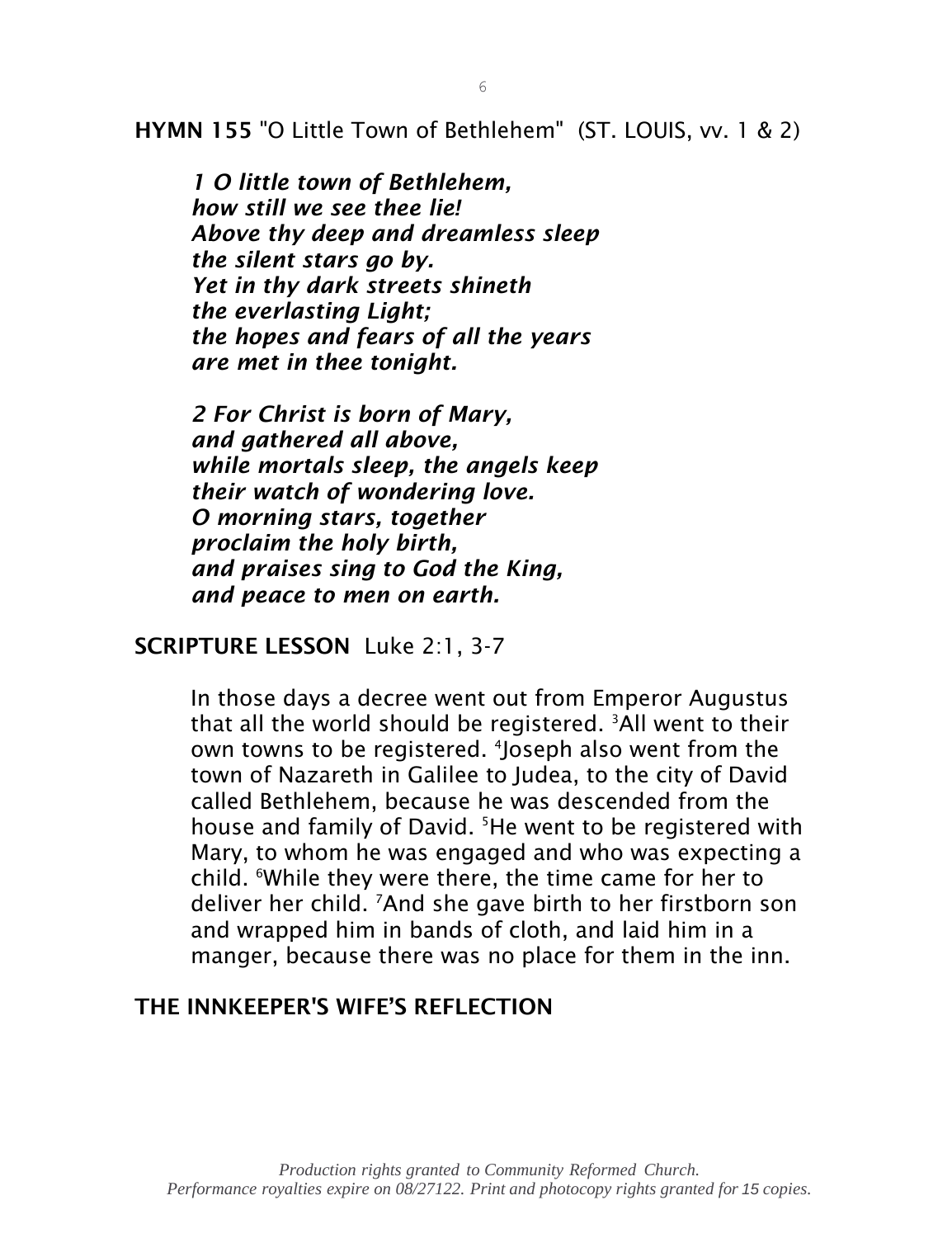HYMN 174"Angels from the Realms of Glory" (1 & 5)

*1 Angels from the realms of glory, wing your flight o'er all the earth; ye who sang creation's story, now proclaim Messiah's birth: Come and worship, come and worship, worship Christ, the newborn King.* 

*5 Though an infant now we view him he will share his Father's throne, gather all the nations to him; every knee shall then bow down. Come and worship, come and worship, worship Christ, the newborn King.* 

#### SCRIPTURE LESSON Luke 2:8-14

In that region there were shepherds living in the fields, keeping watch over their flock by night. <sup>9</sup>Then an angel of the Lord stood before them, and the glory of the Lord shone around them, and they were terrified.  $^{10}$ But the angel said to them, "Do not be afraid; for see—I am bringing you good news of great joy for all the people: <sup>11</sup>to you is born this day in the city of David a Savior, who is the Messiah, the Lord. <sup>12</sup>This will be a sign for you: you will find a child wrapped in bands of cloth and lying in a manger." <sup>13</sup>And suddenly there was with the angel a multitude of the heavenly host, praising God and saying, <sup>14"</sup>Glory to God in the highest heaven, and on earth peace among those whom he favors!"

# THE ANGEL'S REFLECTION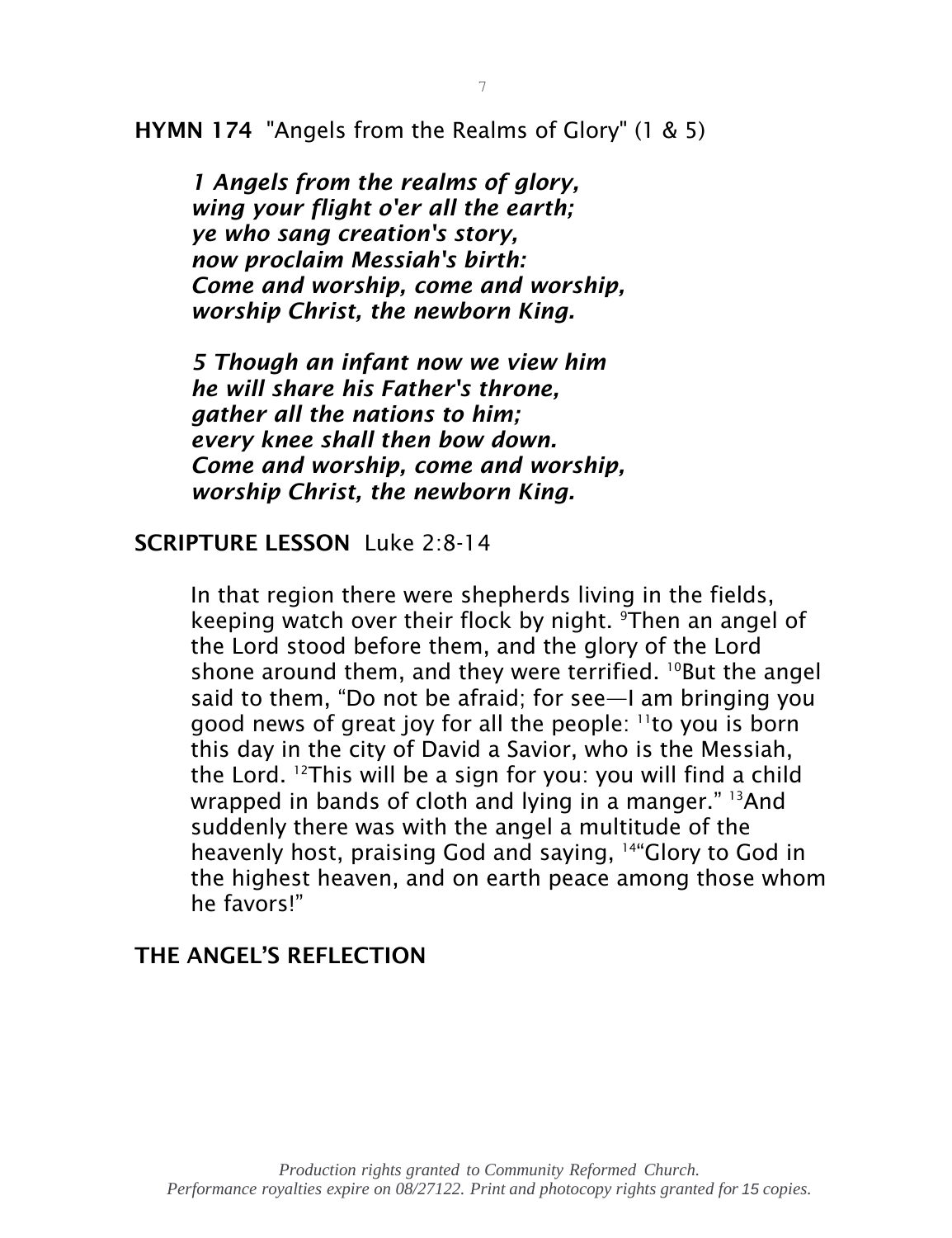HYMN 151 "Go Tell it on the Mountain" (vv. 1 & 2)

*Refrain: Go, tell it on the mountain, over the hills and everywhere; go, tell it on the mountain, that Jesus Christ is born.* 

*1 While shepherds kept their watching o'er silent flocks by night, behold, throughout the heavens there shone a holy light*

*[Refrain]*

*2 The shepherds feared and trembled when, lo! above the earth rang out the angel chorus that hailed our Savior's birth.* 

*[Refrain]*

# SCRIPTURE LESSON Luke 2:15-18

When the angels had left them and gone into heaven, the shepherds said to one another, "Let us go now to Bethlehem and see this thing that has taken place, which the Lord has made known to us."  $16$ So they went with haste and found Mary and Joseph, and the child lying in the manger. <sup>17</sup>When they saw this, they made known what had been told them about this child; <sup>18</sup> and all who heard it were amazed at what the shepherds told them.

# THE SHEPHERD'S REFLECTION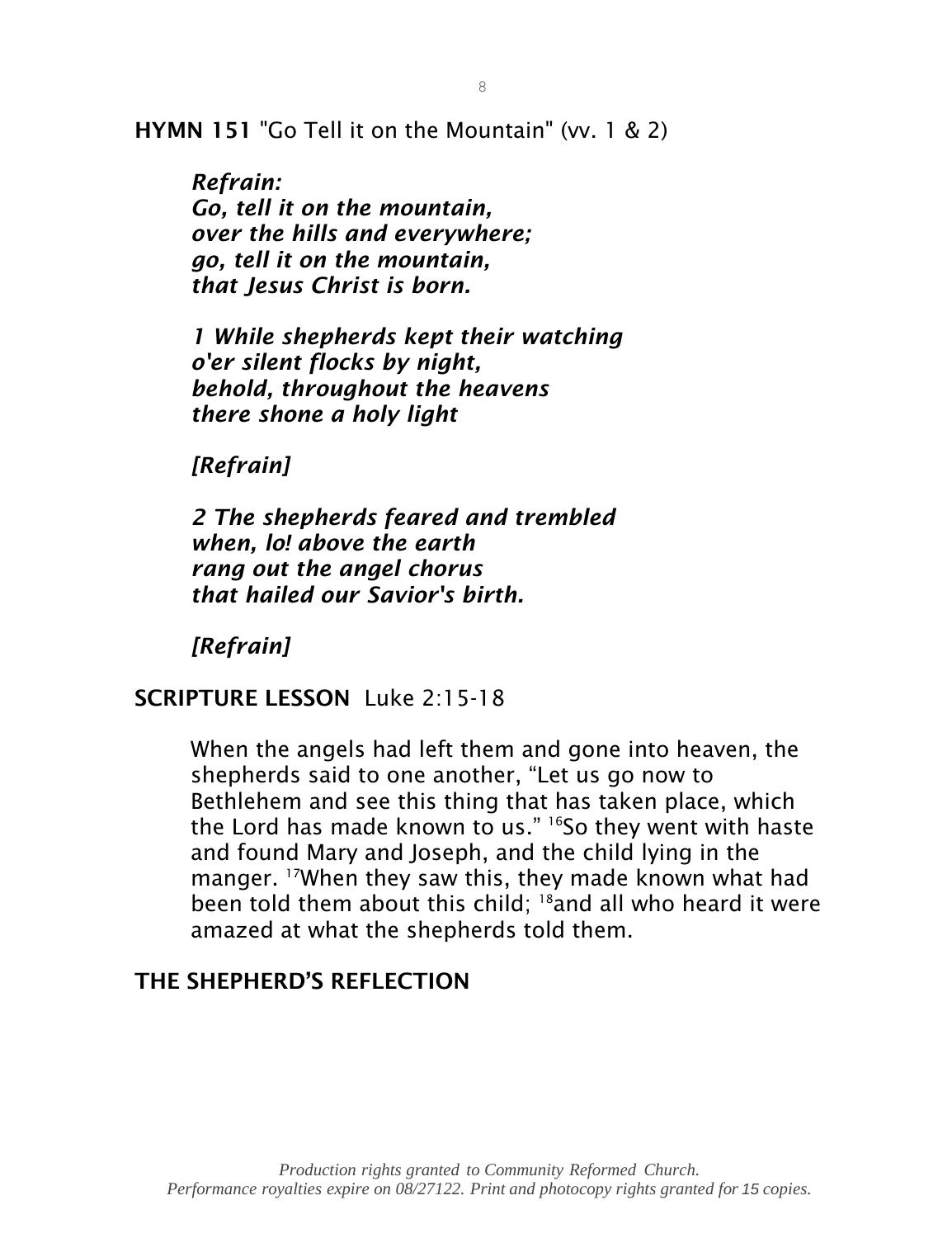HYMN 185 "We Three Kings" (vv. 1 *& 2)*

*1 We three kings of Orient are, bearing gifts we traverse afar field and fountain, moor and mountain, following yonder star. O star of wonder, star of night, star with royal beauty bright, westward leading, still proceeding, guide us to thy perfect light.*

*2 Born a King on Bethlehem's plain, gold I bring to crown him again, King forever, ceasing never over us all to reign. O star of wonder, star of night, star with royal beauty bright, westward leading, still proceeding, guide us to thy perfect light.*

SCRIPTURE LESSON Matthew 2:1-2, 9-11

In the time of King Herod, after Jesus was born in Bethlehem of Judea, Magi from the East came to Jerusalem, <sup>2</sup>asking, "Where is the child who has been born king of the Jews? For we observed his star at its rising and have come to pay him homage."

<sup>9</sup>When they had heard the king, they set out; and there, ahead of them, went the star that they had seen at its rising, until it stopped over the place where the child was.  $10$ When they saw that the star had stopped, they were overwhelmed with joy. <sup>11</sup>On entering the house, they saw the child with Mary his mother; and they knelt down and paid him homage. Then, opening their treasure chests, they offered him gifts of gold, frankincense, and myrrh.

# THE MAGI'S REFLECTION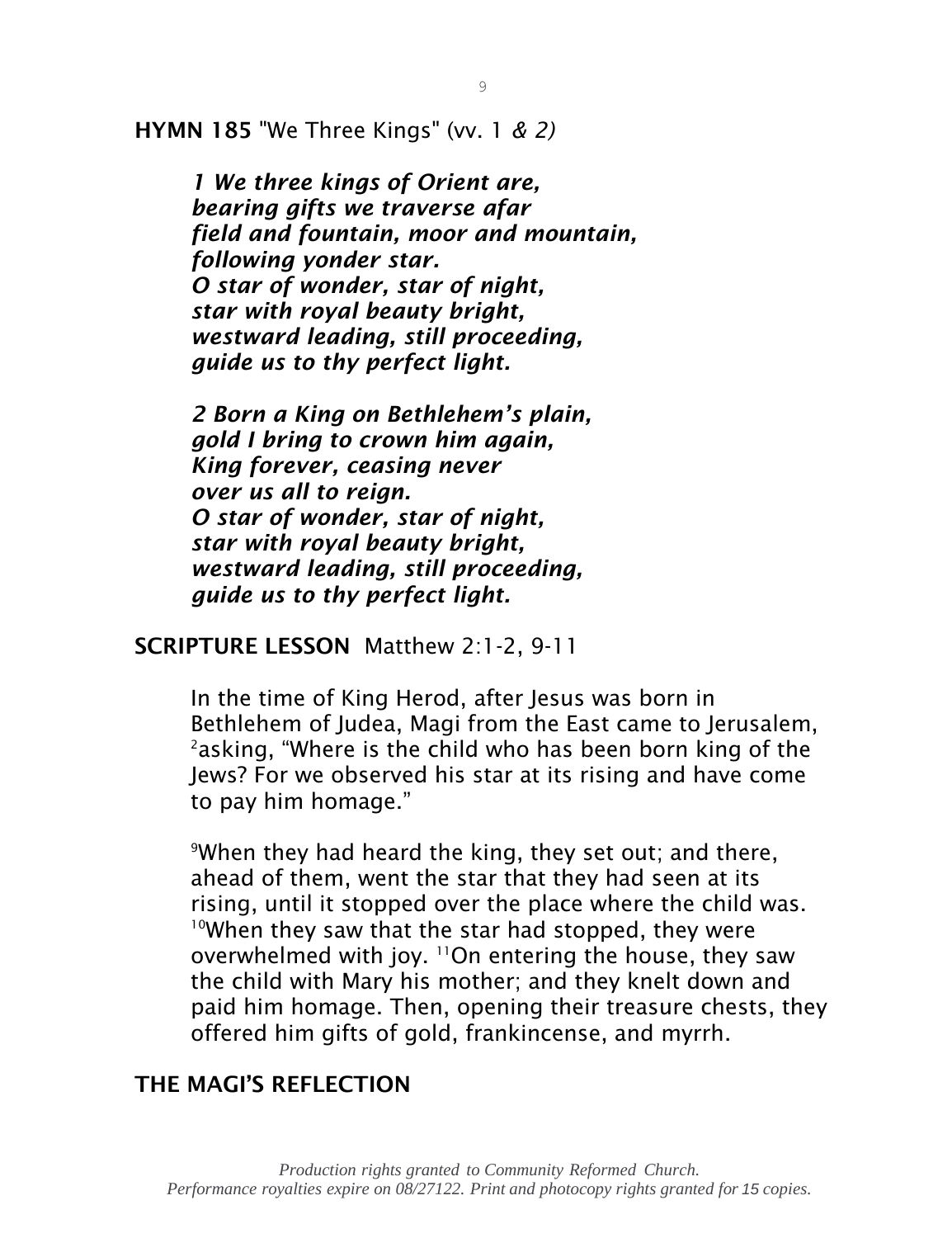HYMN 156 "Gentle Mary Laid Her Child" (vv. 1, 2, & 3)

*1 Gentle Mary laid her Child lowly in a manger; there he lay, the undefiled, to the world a stranger: Such a Babe in such a place, can he be the Savior? Ask the saved of every race who have found his favor.*

*2 Angels sang about his birth; Magi sought and found him;*

*heaven's star shone brightly forth, glory all around him Shepherds saw the wondrous sight, heard the angels singing;*

*all the plains were lit that night, all the hills were ringing.*

*3 Gentle Mary laid her Child lowly in a manger; he is still the undefiled, but no more a stranger: Son of God, of humble birth, beautiful the story; praise his name in all the earth, hail the King of glory!*

#### BENEDICTION

#### "THE IRISH BLESSING"

*May the road rise to meet you, May the wind be ever at your back, May the sunshine warm upon your face, And the rains fall soft upon your fields. And until we meet again, and until we meet again, May the God who loves us all Hold you in the palm of His hand.*

> Minister of Word and Sacrament Rev. Bruce K. Cornwell

Director of Music Ministries Benjamin April

#### Soloist Marv Helf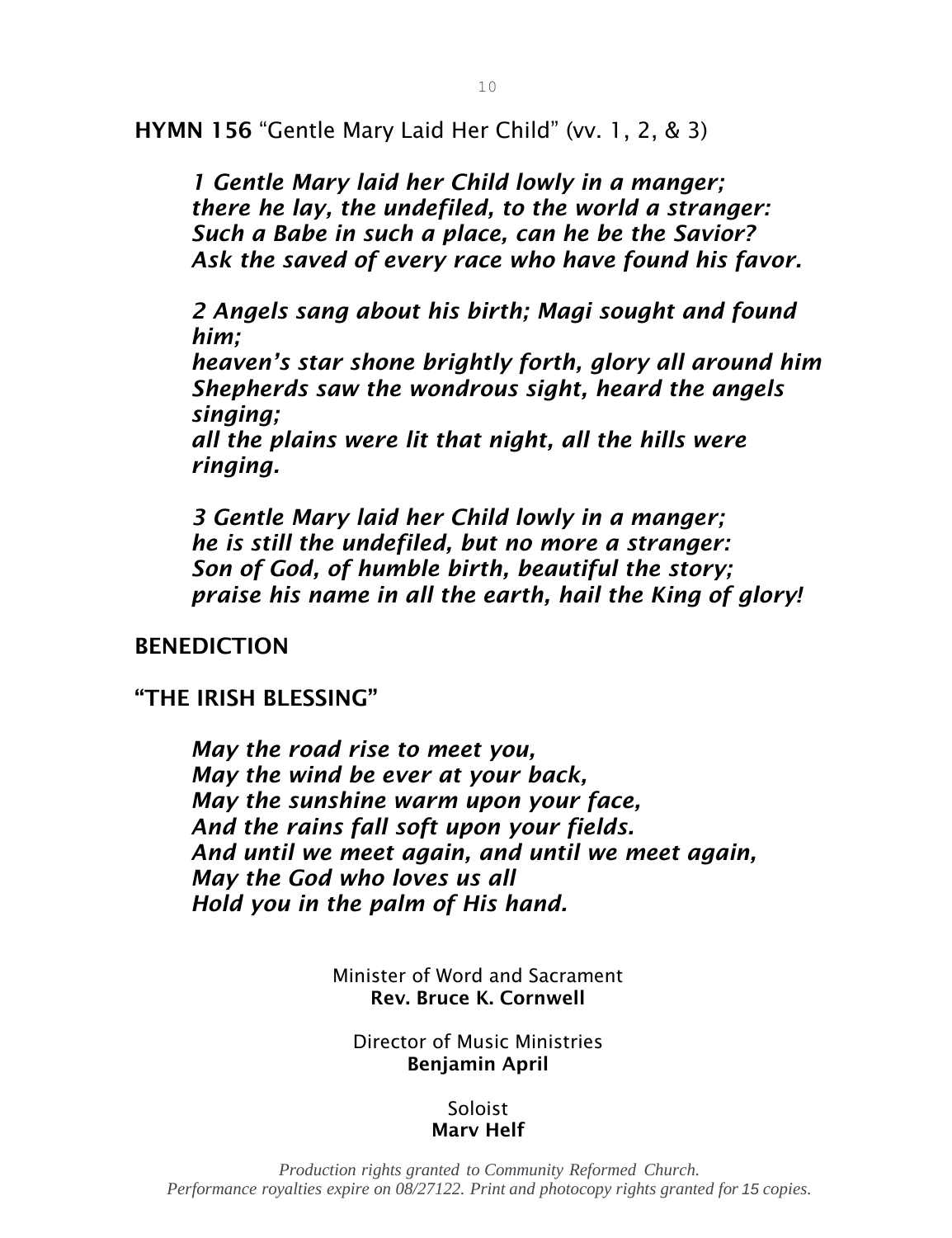Choir Tina-Marie Bottini Michelle Braunguard Maggie George Marvin Helf Kevin Ingalls Pam Izzo Marissa Lombardo Lisa McGee

> Elder of the Day Ana Crosbourne

Deacon of the Day Kevin Bottini

Sound Technician Jerry Kallner

Video Technician Lori Cote

#### COPYRIGHT LICENSES

"The First Noel" Words: Traditional English Carol Music: W. Sandys' Christmas Carols, 1833 The Worshipping Church Hymn Hymn 162 Public Domain

"What Child is This?" Words: William C. Dix, 1865 Music: Traditional English melody,  $16<sup>th</sup>$  C. The Worshipping Church Hymn Hymn 150 Public Domain

> "Joy to the World" Words: Isaac Watts, 1719 Music: Lowell Mason, 1848 The Worshipping Church Hymn Hymn 146 Public Domain License

"O Little Town of Bethlehem" Words: Phillips Brooks, 1868 Music: H. Redner 1868 The Worshipping Church Hymn

"Go Tell it on the Mountain" Words: John W. Work, 19047 Music: Afro-American Spiritual. Arr. Donald P. Hustad, 1989 © 1990 Hope Publishing Company The Worshipping Church Hymn Hymn 151 Public Domain

"We Three Kings" Words & Music: John H. Hopkins, Jr., 1857 The Worshipping Church Hymn Hymn 185 Public Domain

"Gentle Mary Laid Her Child" Words: Joseph S. Cook, 1919 Music: Pine Cantiones, 1582, Arr. Ernest Macmillan, 1930 The Worshipping Church Hymn Hymn 156 Public Domain

*Production rights granted to Community Reformed Church. Performance royalties expire on 08/27122. Print and photocopy rights granted for 15 copies.*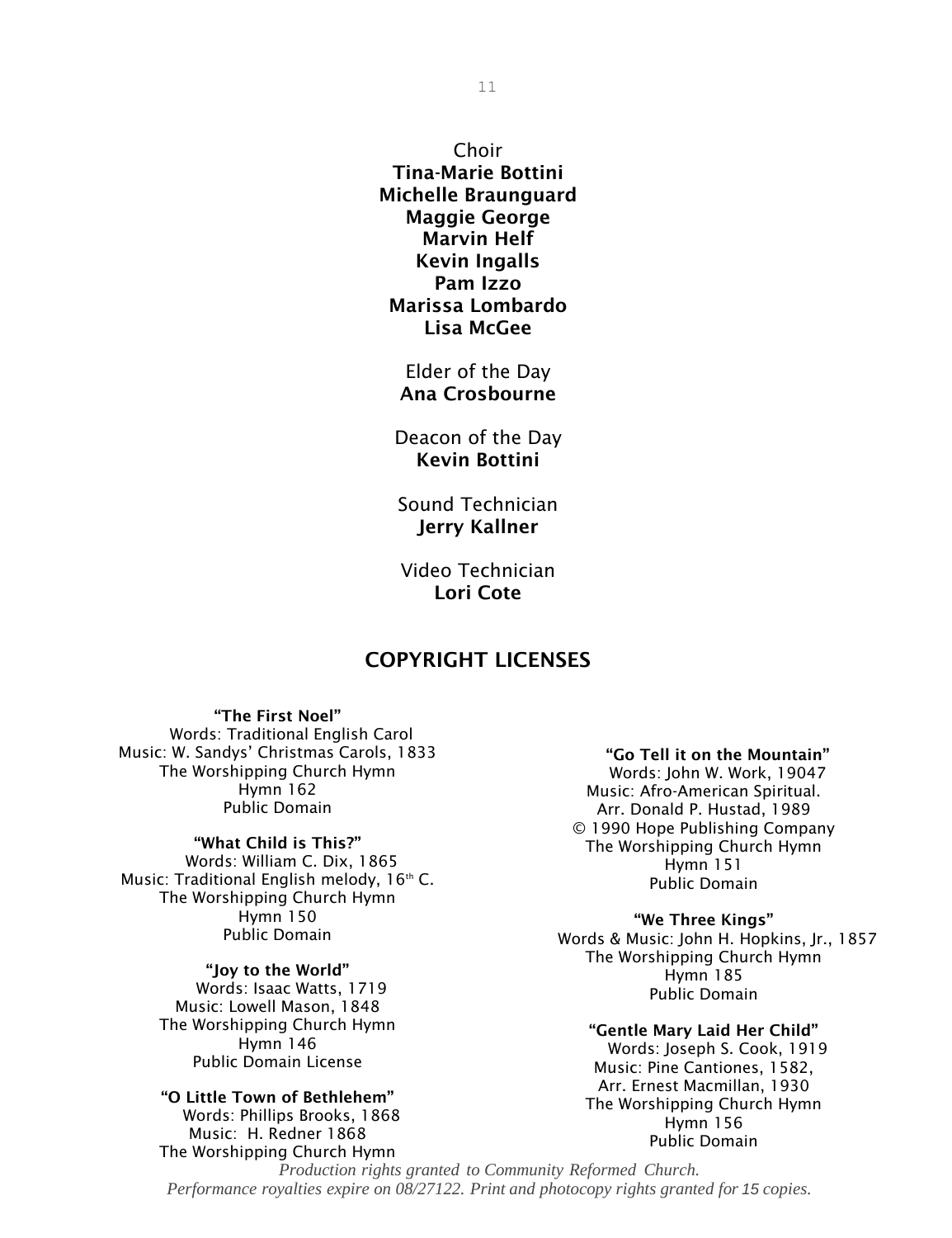Hymn 155 Public Domain License

"Angels from the Realms of Glory" Words: James Montgomery, 1816, 1825 Music: Henry T. Smart, 1867 The Worshipping Church Hymn Hymn 174 Public Domain One License

The Irish Blessing Words: Traditional Music: Benjamin April © 2021 Benjamin April

Offerings and gifts to the church may be submitted online via PayPal (link found below or on our website), by mailed check, by direct bank payment or by placing them in the offering box located near the exit.

> PayPal: [https://www.paypal.com/donate?hosted\\_b](https://www.paypal.com/donate?hosted_button_id=N67JS9D5MLMGS) [utton\\_id=N67JS9D5MLMGS](https://www.paypal.com/donate?hosted_button_id=N67JS9D5MLMGS)

Website: [www.communityreformedchurch.com](http://www.communityreformedchurch.com/)

Mailing Address: Community Reformed Church of Colonie 701 Sand Creek Road Colonie, NY 12205

# GENERAL NOTICES

Today, Sunday School for children in grades 3-6 meets in the Gathering Room from 9:00 to 9:45 am.

# Gathering Zoom

The Gathering Zoom devotions will not be taking place on December 23 – January 6th. They will be resume on January 11th.

Sunday School Teacher - We are in need of a Sunday school teacher for children in grades 3-6. There is a curriculum for you to follow. If interested, please speak to Sarah Huiest [\(crccsarah@gmail.com\)](mailto:crccsarah@gmail.com).

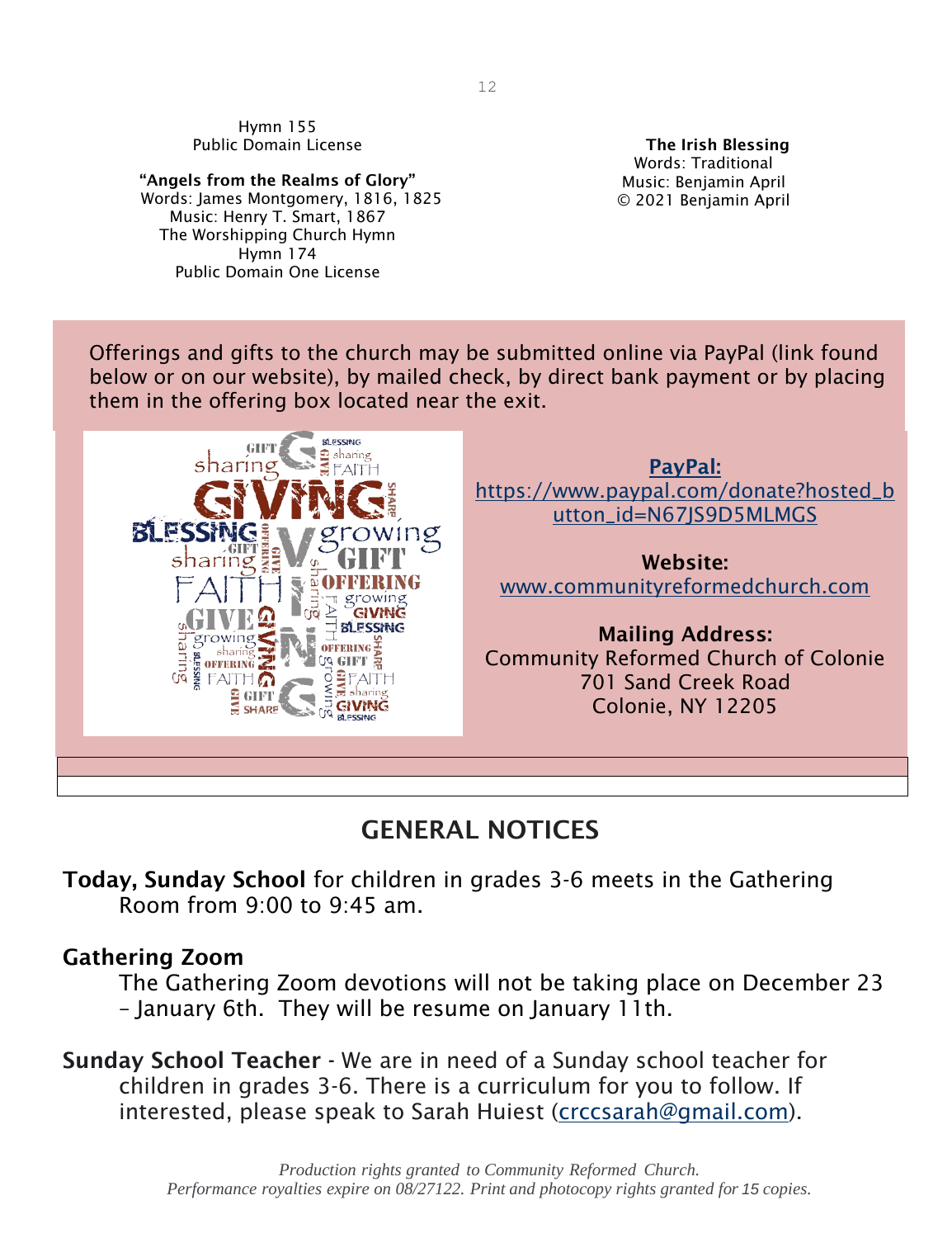Aid for Tornado Relief – We will be collecting donations to send to Direct Relief. Direct Relief supports nonprofit health centers and charitable clinics in the affected area on an ongoing basis. They are mobilizing relief for tornado-damaged communities and are coordinating assistance for communities in multiple states affected by the deadly storms. You may donate with a check payable to CRCC with "Direct Relief" in the memo, envelope provided in your bulletin, or you may mail a check to the Church. To donate directly via this link: [https://secure.directrelief.org/site/Donation2?df\\_id=2924&mfc\\_pref=T&](https://secure.directrelief.org/site/Donation2?df_id=2924&mfc_pref=T&2924.donation=form1)

[2924.donation=form1](https://secure.directrelief.org/site/Donation2?df_id=2924&mfc_pref=T&2924.donation=form1)

#### ZOOM

To join in Devotions, The Wired Word and Sunday Worship via Zoom, use the link below:

<https://us02web.zoom.us/j/6880887155>

Meeting ID: 688 088 7155 By Phone: 1-646-558-8656

# COMMUNITY REFORMED CHURCH OF COLONIE

# STAFF AND CONSISTORY

# STAFF E-MAIL ADDRESSES CONSISTORY

Rev. Bruce K. Cornwell, Pastor [BruceKCornwell@gmail.com](mailto:BruceKCornwell@gmail.com)

Ben April, Director of Music benapril27@gmail.com

Sarah Huiest, Youth Coordinator & Communication/Media Coordinator [crccsarah@gmail.com](mailto:crccsarah@gmail.com)

> Lori Coté Church Office & Video Technician [crcclori@gmail.com](mailto:crcclori@gmail.com)

#### Elders

Karl Coté Ana Crosbourne Marissa Lombardo Linda Murphy

#### Deacons

Kevin Bottini Ellen Buono Marvin Helf Kevin Ingalls

*Production rights granted to Community Reformed Church. Performance royalties expire on 08/27122. Print and photocopy rights granted for 15 copies.*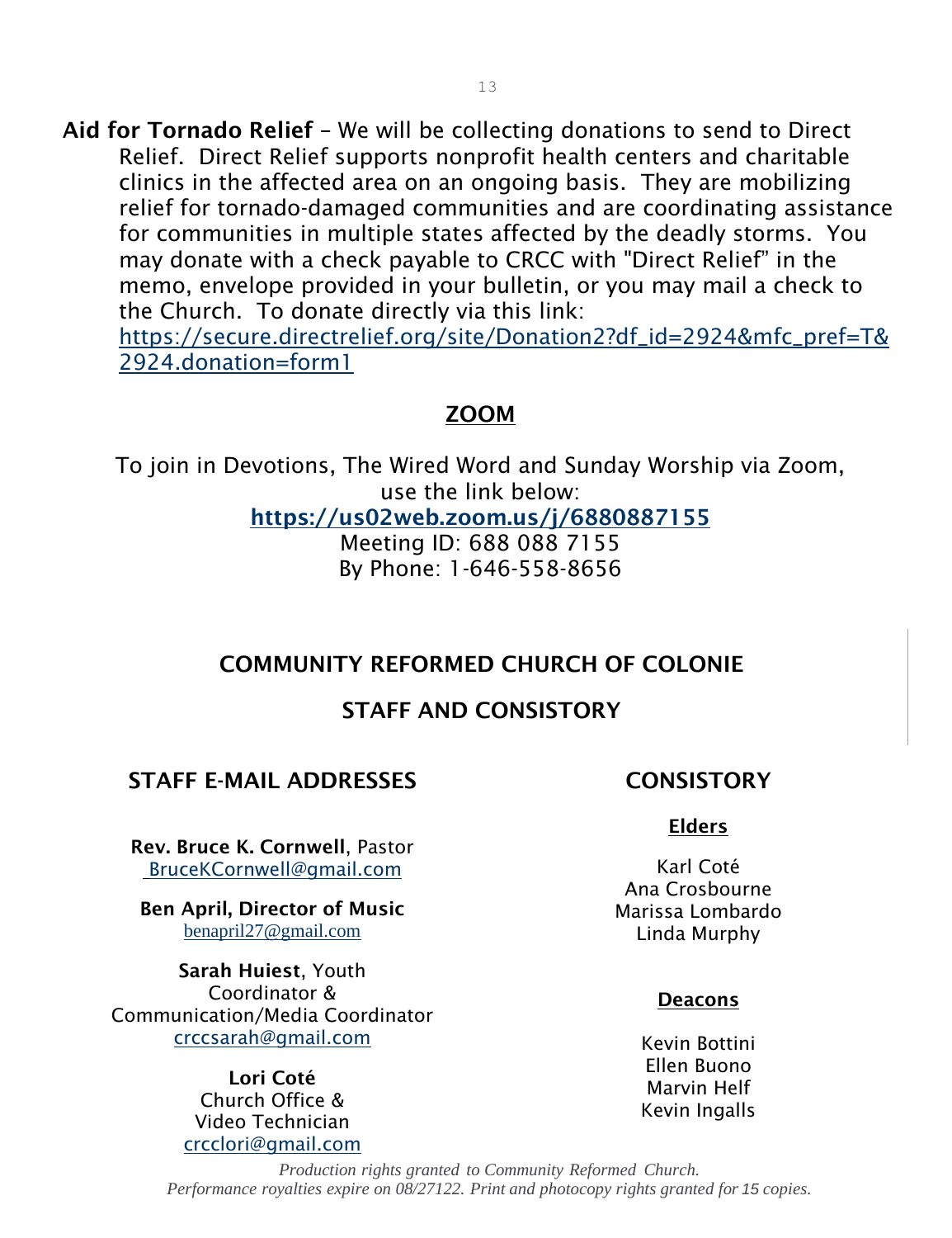

Prayer E-Chain

Please email prayer requests to:

Sandy Cornwell [crccsandy@gmail.com](mailto:crccsandy@gmail.com) Karen Latta [kmlatta@nycap.rr.com](mailto:kmlatta@nycap.rr.com)

# Daily Scripture Readings

Monday - Psalm 72:1-7 Tuesday - Ecclesiastes 3:1-13 Wednesday - Psalm 72:10-14 Thursday - Ephesians 3:1-6 Friday - Ephesians 3:7-12 Saturday - Matthew 2:1-12 Sunday - Epiphany of the Lord

# *Household Prayer: Morning*

Lord Jesus, as you listened to your teachers, may I also, this day, listen to others with care and grace, and receive whatever wisdom they may offer. Amen.

# *Household Prayer: Evening*

Loving God, you know every struggle I have faced this day: let me sleep in peace, confident in your great love in Jesus Christ. Amen.